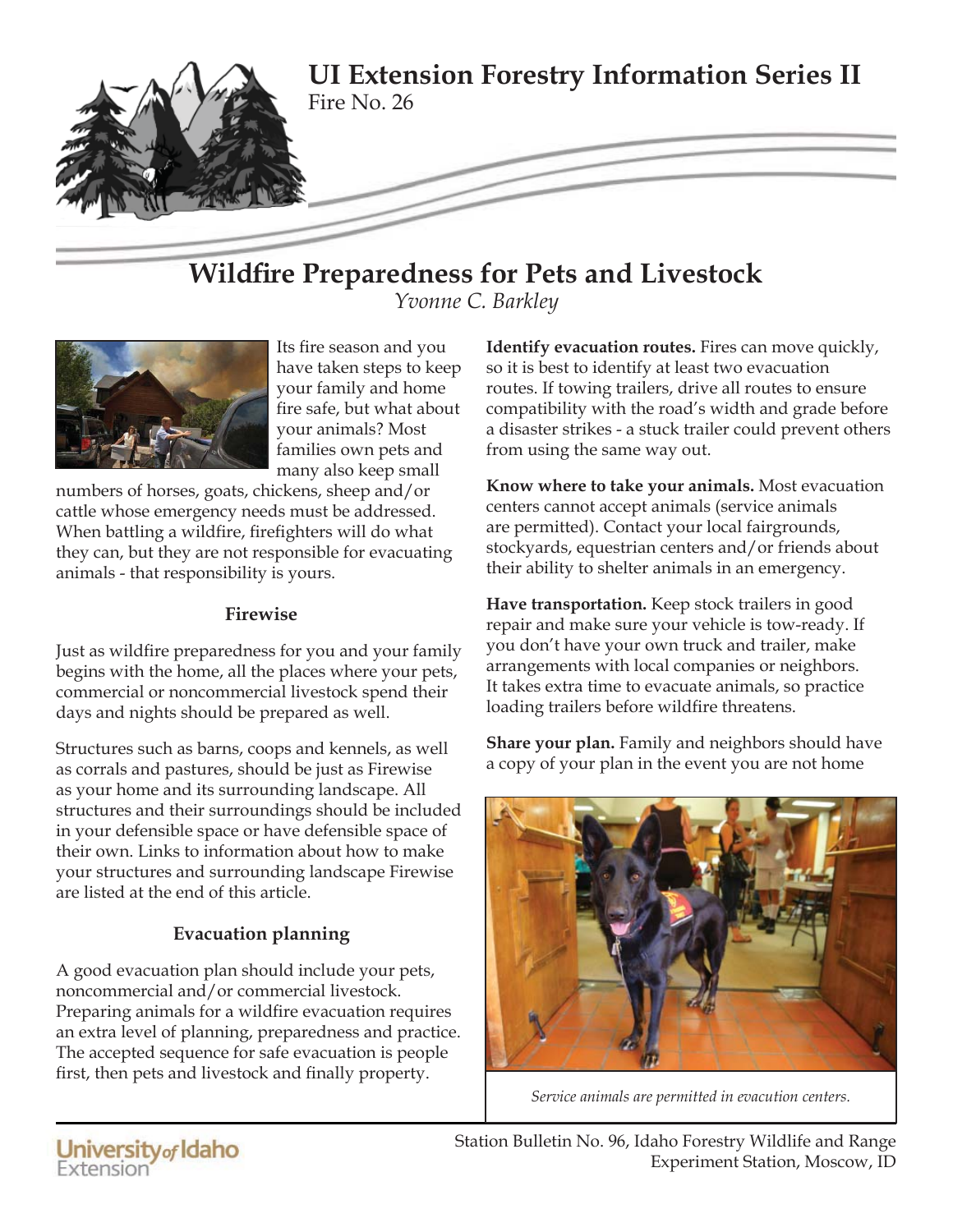when a wildfire evacuation is ordered for your area. Make sure everyone has all contact numbers (cell phone, work, home, etc.).

**Prepare emergency kits for pets and livestock.** When building the kit, choose a container that is easily loaded into vehicles. Keep your emergency kits in an easily accessible, dry location where temperatures do not get hot or below freezing.

To begin, gather some handy tools:

- Large bin or tote with lid (preferably waterproof).
- Clear, waterproof, sealable plastic bags .
- A permanent marker for labeling contents.
- Pen/pencil and notepad for documenting special details and needs.

### **Emergency Preparedness Kit for Animals**



Your kit should include:

**Identification.** All pets should be wearing properly fitted collars with personal identification, license and rabies registration tags. Include a relative's phone number in case you and

your pet get separated. Provide ID for larger animals by using a livestock crayon or permanent marker to write your name, phone number and address on the animal or on their non-nylon halter. You could also shave your phone number into the animal's coat, braid a temporary ID tag into their mane or attach a neck band.

#### **Copies of important papers and phone numbers.**

Cell phones and Internet access could be temporarily out of service, so include a paper list of all important phone numbers (veterinarian, animal shelter/ boarding facility, neighbors/friends). Also include:

- Copies of current vaccination/medical records and health certificates, proof of ownership, pet health insurance policies, breed registration papers, brand inspection, photos of brands, bills of sale and current photos of each animal showing unique markings or tattoos.
- A list of all current medicines and doses.
- Written permission to care for your animals and instructions for accessing animal emergency kit(s).

**Food and water.** Store a three to seven day supply of food and water for each animal. Include non-spill bowls, buckets, can openers and spoons.

**First-aid kit.** Include cotton bandage rolls and tape, scissors, antibiotic ointment, medical-type gloves, isopropyl alcohol and saline solution. If possible, keep an extra supply of medications your animals take on a regular basis. Ensure each is labeled with the animal's name and description. Include a list of each animal's current physical disabilities or illnesses, emotional or behavioral problems and how to deal with them, special feeding schedule/requirements, dietary restrictions and/or allergies.

**Waste disposal.** Pack a small cat litter box, scoop and litter, plastic bags for waste disposal, newspapers, paper towels and disinfectants. For larger animals include dry shavings for stalls, a pitchfork, shovel, fly spray and masks, towels, trash bags, spray cleaner and hand sanitizer.

**Miscellaneous items.** Having personal items such as blankets, toys and treats can help calm your animals. Include:

- Non-nylon leads, ropes and halters (nylon melts).
- Leather gloves.
- Muzzle(s) (if needed).
- Grooming supplies, hoof pick, leg wraps.
- Wire cutters and a sharp knife.
- Portable radio.
- Batteries.
- Flashlights.



*Once an evacuation notice is issued, put pets in individual carriers and load larger animals into trailers.*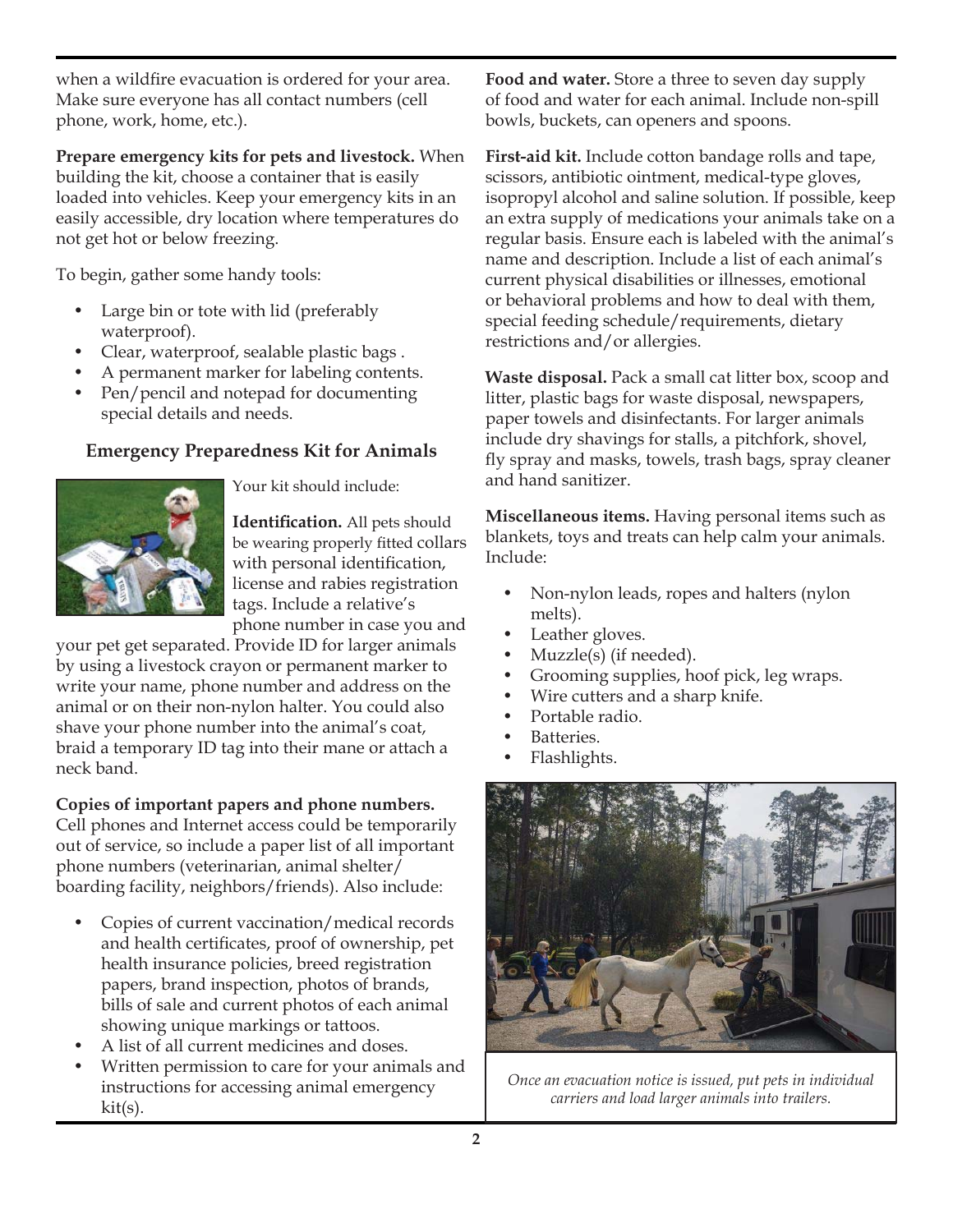## In the event of a wildfire

The call has come and you have been told to evacuate. *Don't wait.* Leaving early is the best way to ensure human and animal safety.

**Dress for safety.** Put on socks, closed-toed leather shoes or boots, long pants and a long-sleeved shirt. Leather gloves, a bandanna and a hat can be handy.

**Ready your vehicles.** Hitch up trailers and park all vehicles facing the direction of escape. Put emergency kits into vehicles and LEAVE KEYS in the IGNITION.



**Ready your animals.** At the earliest sign of a wildfire, your pets should be brought inside and/ or kenneled, and other animals brought into barns, pastures or coops. Once an evacuation notice is issued, put

pets in individual carriers and load larger animals into trailers. Birds, rodents and reptiles should be transported in cages. Cover kennels and cages with a light cloth to minimize fear.

**Contact the neighbors.** Check with neighbors to see if they need assistance and tell them when you'll leaving and where you'll go.

# **Leaving your animals**

During a wildfire, local animal rescue organizations work with law enforcement and fire departments to evacuate as many animals as they can, but sometimes landowners have to leave their animals behind.

#### **If you cannot evacuate your pets, bring them indoors.**

- NEVER leave pets chained or kenneled outdoors; the smoke and heat from flying embers are not only scary but dangerous to your pet's health.
- Put pets in an easily cleaned room that has adequate ventilation but NO windows (utility room, garage or bathroom).
- Do not restrain pets.
- Leave dry food and fresh water in non-spill containers. If possible, let a faucet drip water

into a large container or partially fill a bathtub with water.

Put a sign on your house on or near entrances informing responders that there are animals inside.

#### **If you cannot evacuate your noncommercial and commercial livestock, turn them loose.**

• Remove halters made out of nylon material as they can melt and injure your animals.



• Close, but do not lock, doors

and gates so animals cannot re-enter barns and pastures.

- Hang a clipboard of important contact numbers in a highly visible area.
- Firefighters may cut fences or open gates to free trapped animals, so providing identification on each animal is important.

### **Caring for your animals after wildfire**

Once you are given the "all clear," there are things you need to know, and do, to make your return safe. Dress for safety and do an initial inspection of your property.

**Secure the area.** Identify unstable trees and power poles, downed live power lines, spot fires, smoldering debris and ash pits.

Pasture animals safely away from areas that may experience flash and post-fire flooding. Animals have a natural instinct to seek higher ground when flooding occurs; ensure maximum access to minimize injury and death.

**Locate your animals.** Once you have a secure area, locate your animals. Animals are very sensitive and will respond to a fire that is anywhere within their sensory range. Normal reactions range from nervousness to panic and aggressive escape attempts.

Immediately provide clean water and a high-quality forage with a protein and mineral supplement to offset stress. Then: